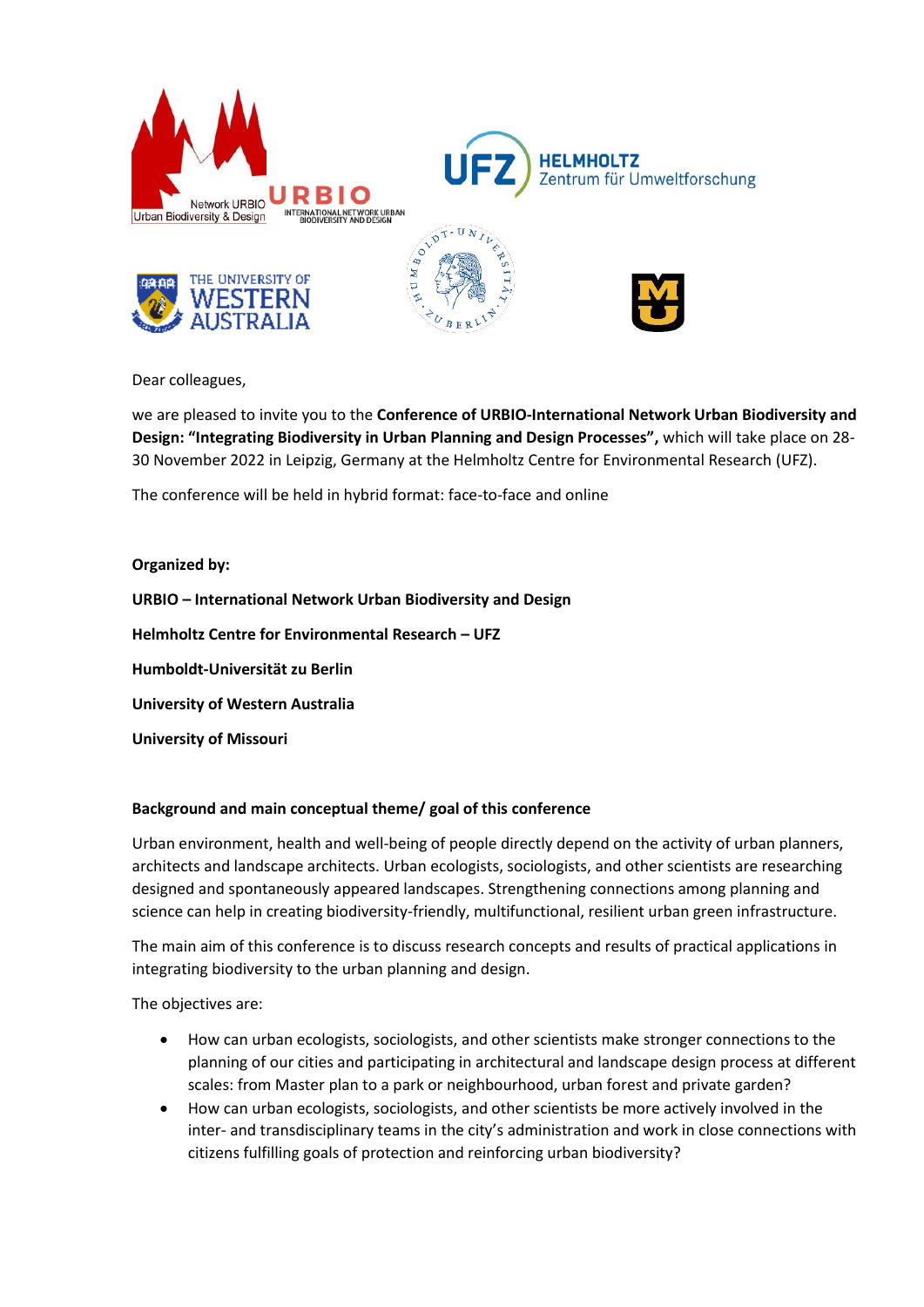## **Structure of the conference and preliminary program**

## **Day One: 28 th of November 2022**

- integration of biodiversity in urban planning and landscape design projects
- case studies of successful integration of design and ecology

• what do we mean by biophilic cities, sustainable cities, ecological design, design with nature and nature-based solutions? how these innovative concepts can be integrated into everyday urban planning and design practice?

## **Day Two: 29 th of November 2022**

- urban ecology participation in city's master's plans, neighbourhood projects and initiatives
- mechanism of increasing biodiversity in urban areas, protection, and conservation strategies

## **Day Three. 30th of November 2022**

• conference excursions in/around Leipzig (organized by UFZ researchers et al.)

## **Call for abstracts and follow-up publications**

We welcome contributions that deal with the following topics:

- biological, cultural, and social values of urban biodiversity (linked to ecosystem services);
- urban flora and fauna, how to integrate nature into the urban neighbourhood and achieve the balance (human–nature interaction);
- biodiversity-sensitive landscape design actions and other approaches/best practices for better integration of biodiversity into the urban planning process and landscape architecture practice;
- nature-based solutions and their multiple co-benefits linked to biodiversity aspects;
- methodological approaches (e.g., a variety of participatory processes, research of urban biodiversity, practical implications of biodiversity in design and planning );
- analysis, assessment, and evaluation of urban biodiversity linked to social and educational issues;
- urban conservation policies and their implementation in the development of sustainable cities: practical measures for restoring and maintaining biodiversity in urban areas;
- challenges and opportunities of urban biodiversity (e.g., ongoing climate change, the impact of COVID-19 pandemics, other societal challenges).

#### **Dead-line for abstract submission**: 15 June 2022

#### **Abstract acceptance notification:** 15 August 2022

#### **Dead-line for registration**: 15 September 2022

Registration and abstract submission are now open – please, follow this link: <https://conference.ufz.de/frontend/index.php?sub=167>